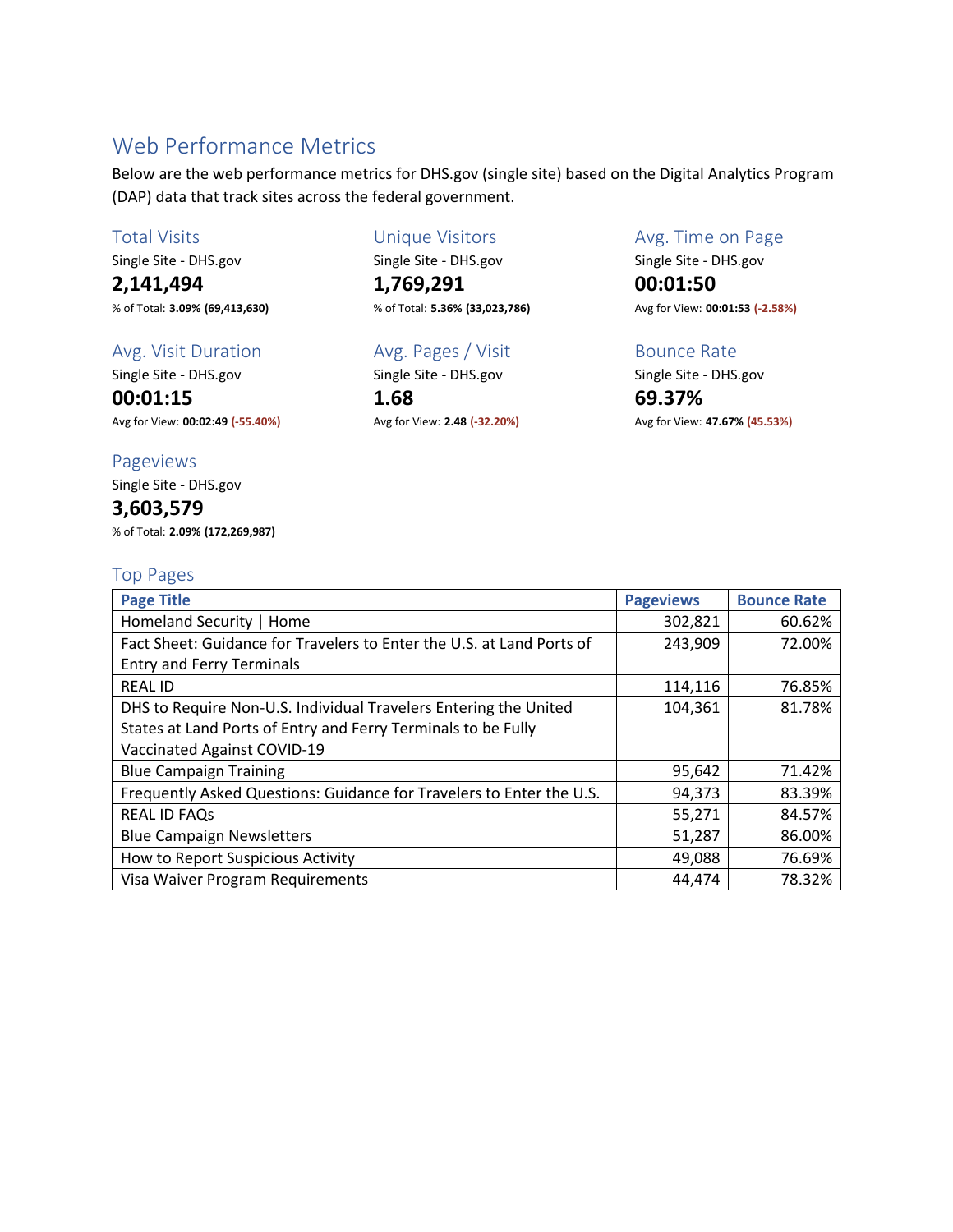## Visits by Social Network

| <b>Social Network</b> | <b>Sessions</b> |
|-----------------------|-----------------|
| Facebook              | 103,378         |
| Twitter               | 21,450          |
| LinkedIn              | 10,937          |
| Quora                 | 1,024           |
| YouTube               | 847             |
| Instagram             | 649             |
| reddit                | 583             |
| TripAdvisor           | 92              |
| Naver                 | 82              |
| Snapchat              | 26              |

## Visits by Source



| Source         | Sessions  | Percentage |
|----------------|-----------|------------|
| google         | 756,999   | 35.6%      |
| (direct)       | 473,462   | 22.3%      |
| m.facebook.com | 65,696    | 3.1%       |
| facebook.com   | 57,659    | 2.7%       |
| cdc.gov        | 56,245    | 2.6%       |
| Other          | 716,016   | 33.7%      |
| Total          | 2,126,077 | 100.0%     |
|                |           |            |

## New vs. Returned Visitors



|                          | Number of       |            |
|--------------------------|-----------------|------------|
| <b>Visitor Type</b>      | <b>Visitors</b> | Percentage |
| <b>New Visitor</b>       | 1,674,224       | 85.4%      |
| <b>Returning Visitor</b> | 285,305         | 14.6%      |
| Total                    | 1,959,529       | 100.0%     |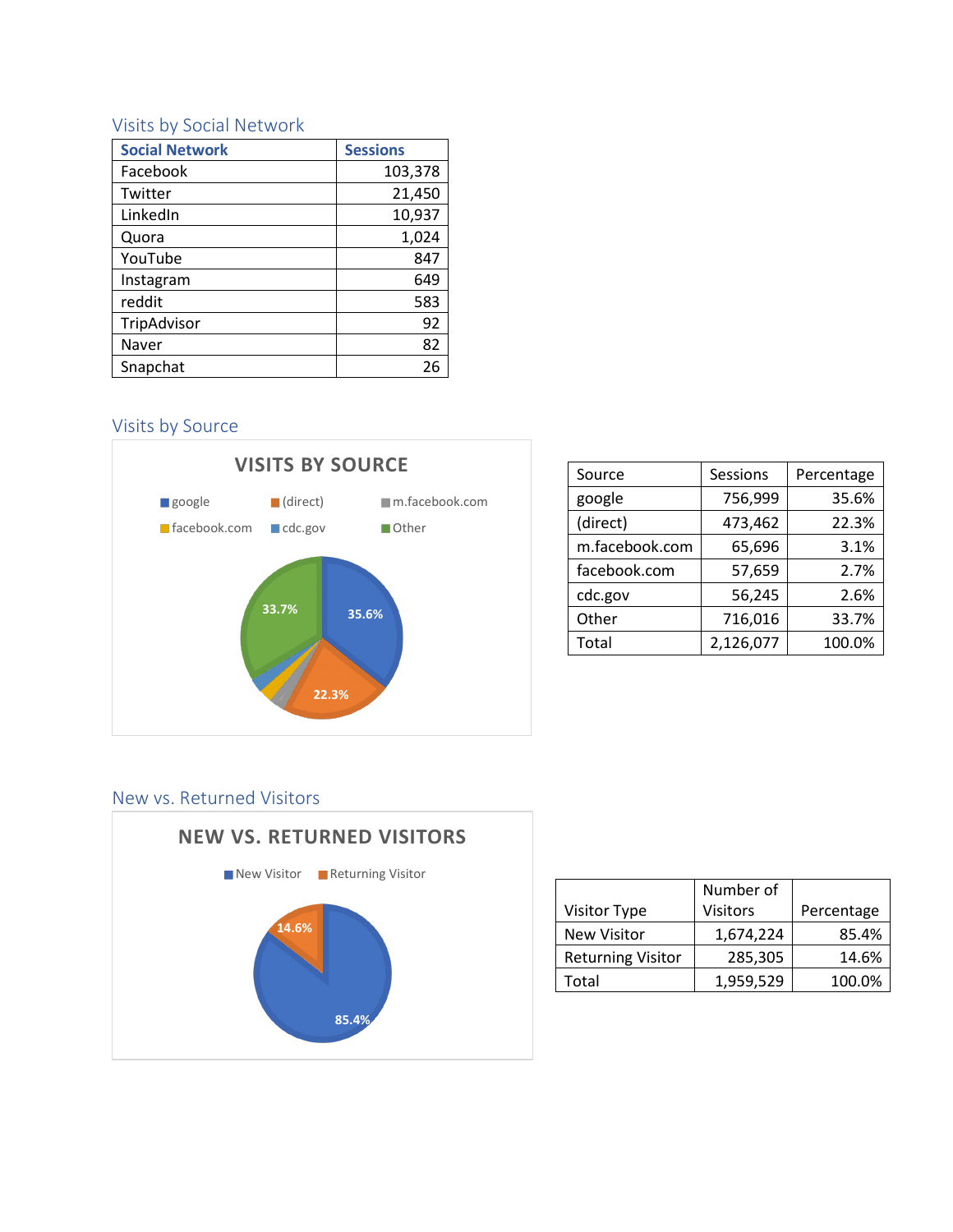# Search Performance Metrics

Below are the search performance metrics for DHS.gov (single site) based on the Digital Analytics Program (DAP) data that track sites across the federal government.

## Visits to DHS.gov

Single Site - DHS.gov **2,141,494** % of Total: **3.09% (69,413,630)** Total Internal Searches Single Site - DHS.gov **88** % of Total: **0.01% (1,147,629)**

# Total External Searches

(Google) Single Site - DHS.gov **846,558** % of Total: **1.22% (69,413,630)**

## Top External Searches (Google – as reported)

| <b>Page Title</b>                                                     | <b>Sessions</b> |
|-----------------------------------------------------------------------|-----------------|
| Homeland Security   Home                                              | 67,847          |
| <b>Blue Campaign Newsletters</b>                                      | 40,438          |
| Frequently Asked Questions: Guidance for Travelers to Enter the U.S.  | 31,921          |
| <b>REAL ID</b>                                                        | 31,133          |
| Fact Sheet: Guidance for Travelers to Enter the U.S. at Land Ports of | 24,308          |
| <b>Entry and Ferry Terminals</b>                                      |                 |
| What Is Human Trafficking?                                            | 21,821          |
| DHS to Require Non-U.S. Individual Travelers Entering the United      | 19,844          |
| States at Land Ports of Entry and Ferry Terminals to be Fully         |                 |
| Vaccinated Against COVID-19                                           |                 |
| Learn What I Can Bring on the Plane                                   | 18,723          |
| <b>Check Wait Times</b>                                               | 17,678          |
| <b>Homeland Security Careers</b>                                      | 16,818          |

## Avg. Visits per Visitor



| Avg Visits  | Number of |            |
|-------------|-----------|------------|
| per Visitor | Visits    | Percentage |
|             | 1,674,224 | 78.6%      |
| 2           | 227,717   | 10.7%      |
| Other       | 229,168   | 10.8%      |
| Total       | 2,131,109 | 100.0%     |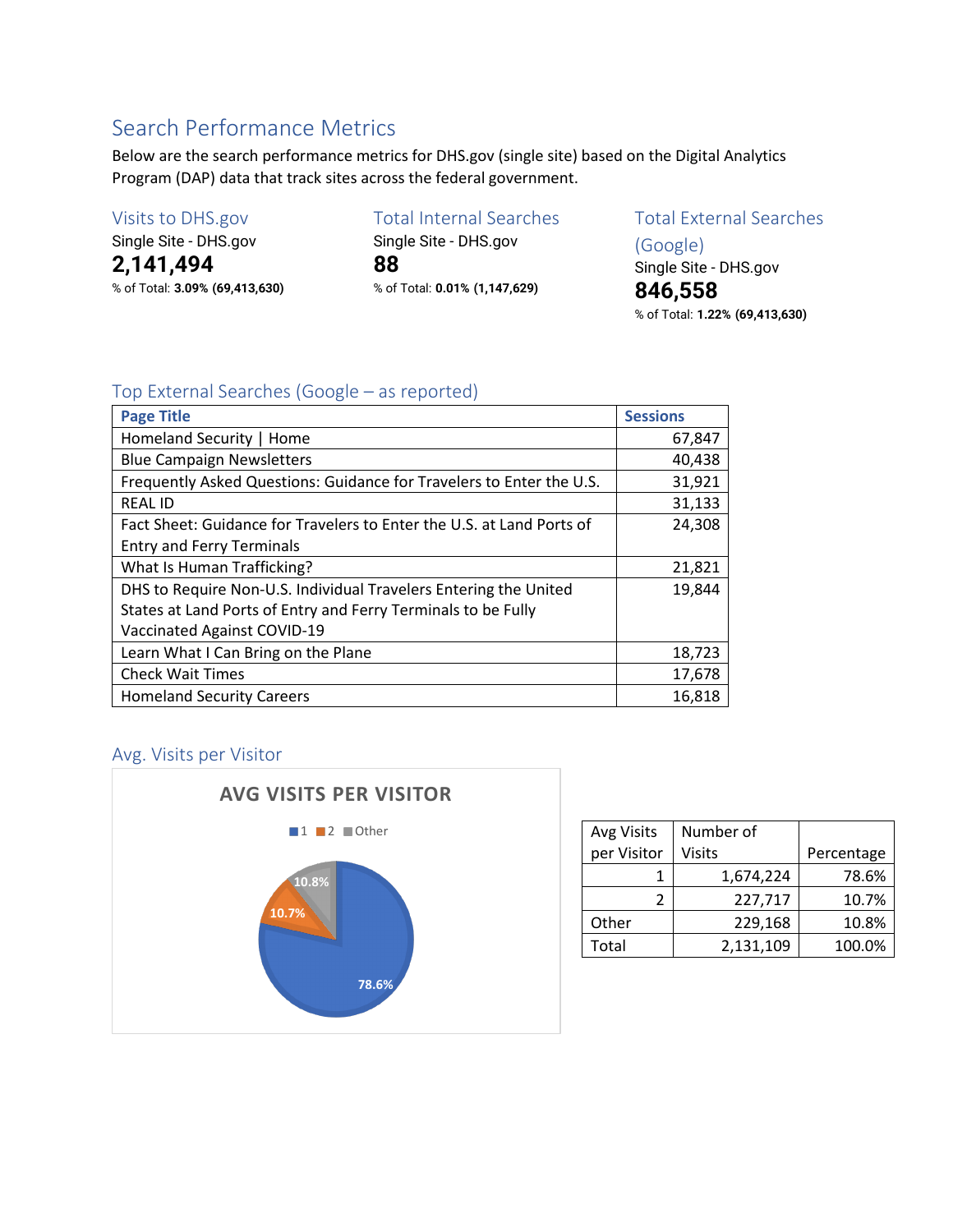# **DHS.gov Customer Satisfaction Survey**

Time Period: 1/1/2022- 1/31/2022

## **Overall Customer Satisfaction Score 68.69**

| How would you rate your overall experience today?                         |                  |               | 64.44  |
|---------------------------------------------------------------------------|------------------|---------------|--------|
| <b>Answer Choices</b>                                                     | <b>Responses</b> | Points        | Score  |
| • Outstanding                                                             | 586              | 100           | 58600  |
| • Above Average                                                           | 569              | 75            | 42675  |
| • Average                                                                 | 594              | 50            | 29700  |
| • Below Average                                                           | 133              | 25            | 3325   |
| • Poor                                                                    | 202              | 0             | 0      |
| Total                                                                     | 2084             |               | 134300 |
| Were you able to complete the purpose of your visit?                      |                  |               | 63.10  |
| <b>Answer Choices</b>                                                     | <b>Responses</b> | Points        | Score  |
| • Yes                                                                     | 1315             | 100           | 131500 |
| $\cdot$ No                                                                | 769              | 0             | 0      |
| Total                                                                     | 2084             |               | 131500 |
| Would you still return to this website if you could get this              |                  |               | 87.94  |
| information or service from another source?                               |                  |               |        |
| <b>Answer Choices</b>                                                     | <b>Responses</b> | Points        | Score  |
| • Yes                                                                     | 1568             | 100           | 156800 |
| $\cdot$ No                                                                | 215              | 0             | 0      |
| Total                                                                     | 1783             |               | 156800 |
| Will you recommend this website to a friend or colleague?                 |                  |               | 80.43  |
| <b>Answer Choices</b>                                                     | <b>Responses</b> | Points        | Score  |
| • Yes                                                                     | 1434             | 100           | 143400 |
| $\blacksquare$ No                                                         | 349              | 0             | 0      |
| Total                                                                     | 1783             |               | 143400 |
| Please describe your experience finding your way around                   |                  |               | 59.67  |
| (navigating) DHS.gov today.                                               |                  |               |        |
| NOTE: Excludes "Other" responses                                          |                  |               |        |
| <b>Answer Choices</b>                                                     | <b>Responses</b> | <b>Points</b> | Score  |
| · Encountered no difficulties                                             | 1064             | 100           | 106400 |
| • Had technical difficulties (e.g. error messages, broken links)          | 84               | 0             | 0      |
| . Links did not take me where I expected                                  | 64               | 0             | 0      |
| . Links / labels are difficult to understand, they are not intuitive      | 165              | 0             | 0      |
| . Navigated to general area but couldn't find the specific content needed | 246              | 0             | 0      |
| • Too many links or navigational choices                                  | 71               | 0             | 0      |
| • Would often feel lost, not know where I was                             | 89               | 0             | 0      |
| Total                                                                     | 1783             |               | 106400 |
| How was your experience using our site search?                            |                  |               | 50.95  |
| NOTE: Excludes "Did not use search" and "Other" responses                 |                  |               |        |
| <b>Answer Choices</b>                                                     | <b>Responses</b> | Points        | Score  |
| · Encountered no difficulties                                             | 536              | 100           | 53600  |
| . I was not sure what words to use in my search                           | 93               | 0             | 0      |
| • Results were not helpful                                                | 159              | 0             | 0      |
| . Results were not relevant to my search terms or needs                   | 99               | 0             | 0      |
| • Results were too similar / redundant                                    | 34               | 0             | 0      |
| • Returned not enough or no results                                       | 80               | 0             | 0      |
| • Returned too many results                                               | 51               | 0             | 0      |

**Total 1052 53600**